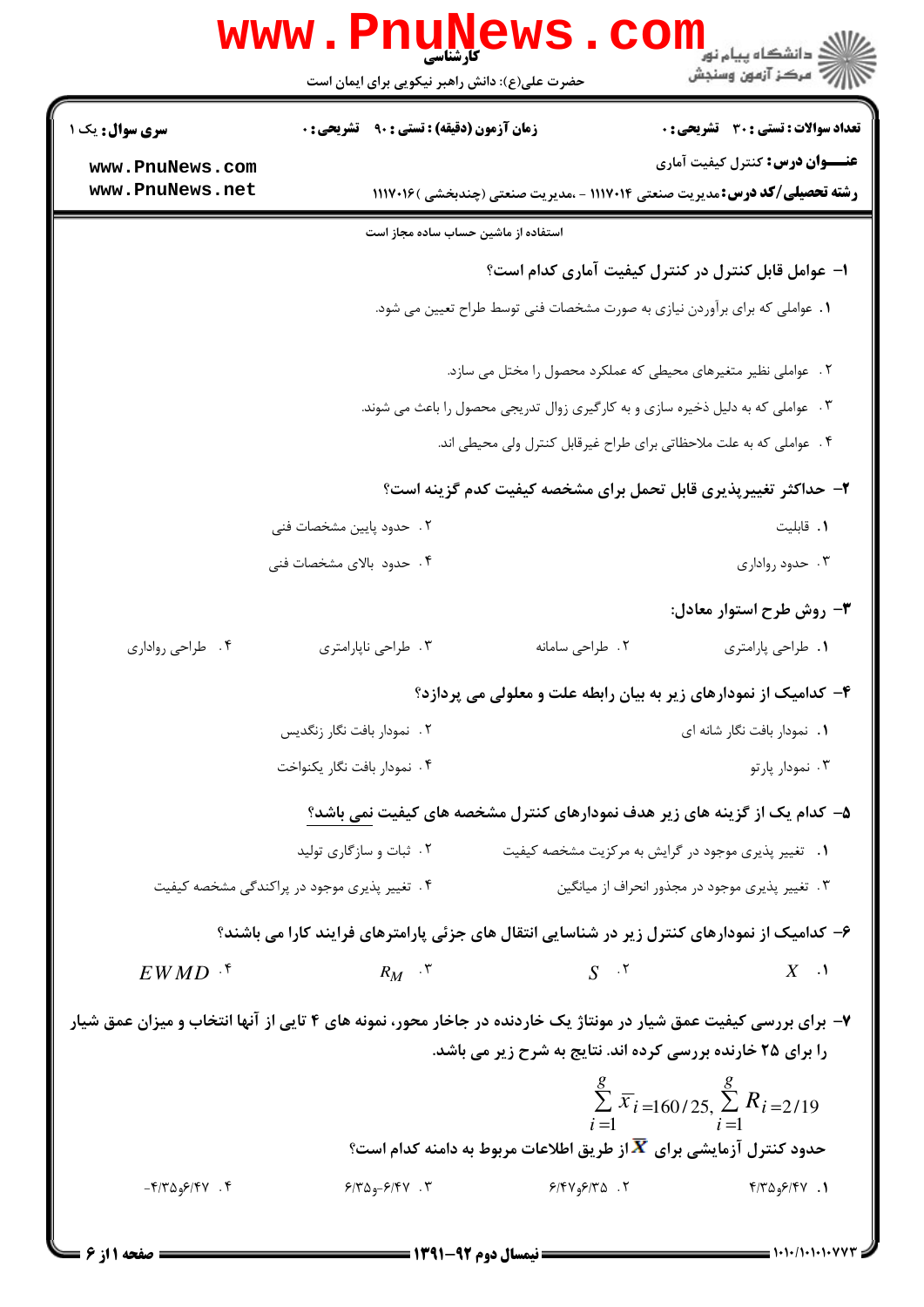|                                                                                                                                                                                                                                      | <b>WWW.PNUNGWS</b><br>حضرت علی(ع): دانش راهبر نیکویی برای ایمان است                                                                                                                                                           |                                                                                                                | کے دانشگاہ پیام نور<br> <br> 7  مرکز آزمون وسنجش           |  |  |  |  |  |
|--------------------------------------------------------------------------------------------------------------------------------------------------------------------------------------------------------------------------------------|-------------------------------------------------------------------------------------------------------------------------------------------------------------------------------------------------------------------------------|----------------------------------------------------------------------------------------------------------------|------------------------------------------------------------|--|--|--|--|--|
| <b>سری سوال : ۱ یک</b>                                                                                                                                                                                                               | زمان آزمون (دقیقه) : تستی : ۹۰٪ تشریحی : ۰                                                                                                                                                                                    |                                                                                                                | <b>تعداد سوالات : تستی : 30 ٪ تشریحی : 0</b>               |  |  |  |  |  |
| www.PnuNews.com<br>www.PnuNews.net                                                                                                                                                                                                   |                                                                                                                                                                                                                               | <b>رشته تحصیلی/کد درس:</b> مدیریت صنعتی ۱۱۱۷۰۱۴ - ،مدیریت صنعتی (چندبخشی )۱۱۱۷۰۱۶                              | عنـــوان درس: کنترل کیفیت آماری                            |  |  |  |  |  |
|                                                                                                                                                                                                                                      |                                                                                                                                                                                                                               | ۸– وقتی که فرایند تحت کنترل است، الگوی طبیعی از تغییر پذیری دارای کدام ویژگی زیر است؟                          |                                                            |  |  |  |  |  |
|                                                                                                                                                                                                                                      |                                                                                                                                                                                                                               | ۱. تقریباً ۱۳/۵ درصد نقاط رسم شده در فاصله سه انحراف معیار از هر طرف خط مرکزی قرار دارد.                       |                                                            |  |  |  |  |  |
|                                                                                                                                                                                                                                      |                                                                                                                                                                                                                               | ۲ . تقریباً ۲/۵ درصد نقاط رسم شده در فاصله یک انحراف معیار از هر طرف خط مرکزی قرار دارد.                       |                                                            |  |  |  |  |  |
|                                                                                                                                                                                                                                      |                                                                                                                                                                                                                               | ۳. تقریباً ۳۴ درصد نقاط رسم شده در فاصله یک انحراف معیار از هر طرف خط مرکزی قرار دارد.                         |                                                            |  |  |  |  |  |
|                                                                                                                                                                                                                                      |                                                                                                                                                                                                                               | ۴.   تقریباً ۶۴ درصد نقاط رسم شده در فاصله سه انحراف معیار از هر طرف خط مرکزی قرار دارد.                       |                                                            |  |  |  |  |  |
|                                                                                                                                                                                                                                      |                                                                                                                                                                                                                               | ۹- در یک فرایند که جدیداً شروع شده است، مجموع معیارهای نمونه برای ۲۰ گروه به اندازه ۴ برابر ۸۴ می باشد. قابلیت | فرايند چقدر است؟                                           |  |  |  |  |  |
| 9.09                                                                                                                                                                                                                                 | $\Delta/\xi$ . $\zeta$                                                                                                                                                                                                        | $\mathsf{Y} \mathsf{Y} / \mathsf{Y}$ .                                                                         | $f/Y$ .                                                    |  |  |  |  |  |
|                                                                                                                                                                                                                                      |                                                                                                                                                                                                                               | ۱۰– کدامیک از نمودارهای کنترلی زیر برای کنترل فرایند با اندازه زیر گروه یک مفید است؟                           |                                                            |  |  |  |  |  |
|                                                                                                                                                                                                                                      | $\bm{R}$ نمودار کنترل $\cdot$ ۲ $^{\circ}$                                                                                                                                                                                    |                                                                                                                | $\bm{\bar{X}}$ نمودار کنترل $\cdot$                        |  |  |  |  |  |
|                                                                                                                                                                                                                                      | $U$ نمودار کنترل.                                                                                                                                                                                                             | $EWMA$ نمودار کنترل $^{\circ}$                                                                                 |                                                            |  |  |  |  |  |
|                                                                                                                                                                                                                                      |                                                                                                                                                                                                                               | 11– کدام یک از نمودارهای زیر با یک نرخ اختیاری به داده های قبلی وزن کمتری می دهد؟                              |                                                            |  |  |  |  |  |
| $S$ is a set of $S$                                                                                                                                                                                                                  | $X$ $\tau$                                                                                                                                                                                                                    | EWMA Y                                                                                                         | $EWMD$ $\Lambda$                                           |  |  |  |  |  |
|                                                                                                                                                                                                                                      |                                                                                                                                                                                                                               |                                                                                                                | $P$ نمودار $-11$                                           |  |  |  |  |  |
|                                                                                                                                                                                                                                      | ۲. تعداد اقلام معیوب را در نمونه نمایش می دهد.                                                                                                                                                                                |                                                                                                                | 1. نسبت اقلام معيوب را نشان مي دهد.                        |  |  |  |  |  |
| ۰۴ میانگین تعداد نقص ها را در واحد بازرسی نمایش می دهد.                                                                                                                                                                              |                                                                                                                                                                                                                               |                                                                                                                | ۳. تعداد نقص ها را در واحد بازرسی نمایش می دهد.            |  |  |  |  |  |
| ۱۳- یک تولید کننده مودم رایانه، داده هایی را از از طریق آزمون ها ی روزانه محصول برای ۲۵ زیر گروه جمع آوری کرده است.<br>به علت های اجتناب ناپذیر مختلفی تعداد اقلام بازرسی شده در هر روز متفاوت بوده است و نتایج زیر به دست آمده است. |                                                                                                                                                                                                                               |                                                                                                                |                                                            |  |  |  |  |  |
|                                                                                                                                                                                                                                      |                                                                                                                                                                                                                               |                                                                                                                | $\sum_{i=1}^{8} n_i p_{i=1015} \sum_{i=1}^{8} n_i = 50515$ |  |  |  |  |  |
|                                                                                                                                                                                                                                      |                                                                                                                                                                                                                               | اگر تعداد اقلام بازرسی شده در روز ۲۹ ام برابر ۲۳۸۵ باشد. حدودکنترل این روز کدام است؟                           |                                                            |  |  |  |  |  |
| $(·/·)$ ۰/۰۲۹). ۶                                                                                                                                                                                                                    | $(1)$ ۰/۲۹) . (۲۹) . (۲۹) . (۲۹۰) . (۲۹۰) . (۲۰۲۹) . (۲۰۰۳) . (۲۰۰۳) . (۲۰۰۳) . (۲۰۰۳) . (۲۰۰۳) . (۲۰۰۹) . (۲۰۰۹) . (۲۰۰۹) . (۲۰۰۹) . (۲۰۰۹) . (۲۰۰۹) . (۲۰۰۹) . (۲۰۰۹) . (۲۰۰۹) . (۲۰۰۹) . (۲۰۰۹) . (۲۰۰۹) . (۲۰۰۹) . (۲۰۰۹) |                                                                                                                | $( \cdot / \cdot 7 \cdot ) \cdot / ( \cdot / \cdot )$ . (  |  |  |  |  |  |
| ۱۴- یک سازمان تولیدی، هر روز تعداد ۲۰۰ پرونده را از بین یک فایل بزرگ به تصادف انتخاب کرده و نسبت موارد غلط در این                                                                                                                    |                                                                                                                                                                                                                               | پرونده برابر ۰/۷۵ بوده است. خط مرکزی نمودار NP کدام است؟                                                       |                                                            |  |  |  |  |  |
| 19.7                                                                                                                                                                                                                                 | 10.7                                                                                                                                                                                                                          | $Y \in \mathcal{Y}$                                                                                            | $\sqrt{0}$ .                                               |  |  |  |  |  |
| صفحه 12ز 6                                                                                                                                                                                                                           | <b>ــــ نیمسال دوم ۹۲-۱۳۹۱ ــــــــ</b>                                                                                                                                                                                       |                                                                                                                | = ۱۰۱۰/۱۰۱۰۱۰۷۷۳ =                                         |  |  |  |  |  |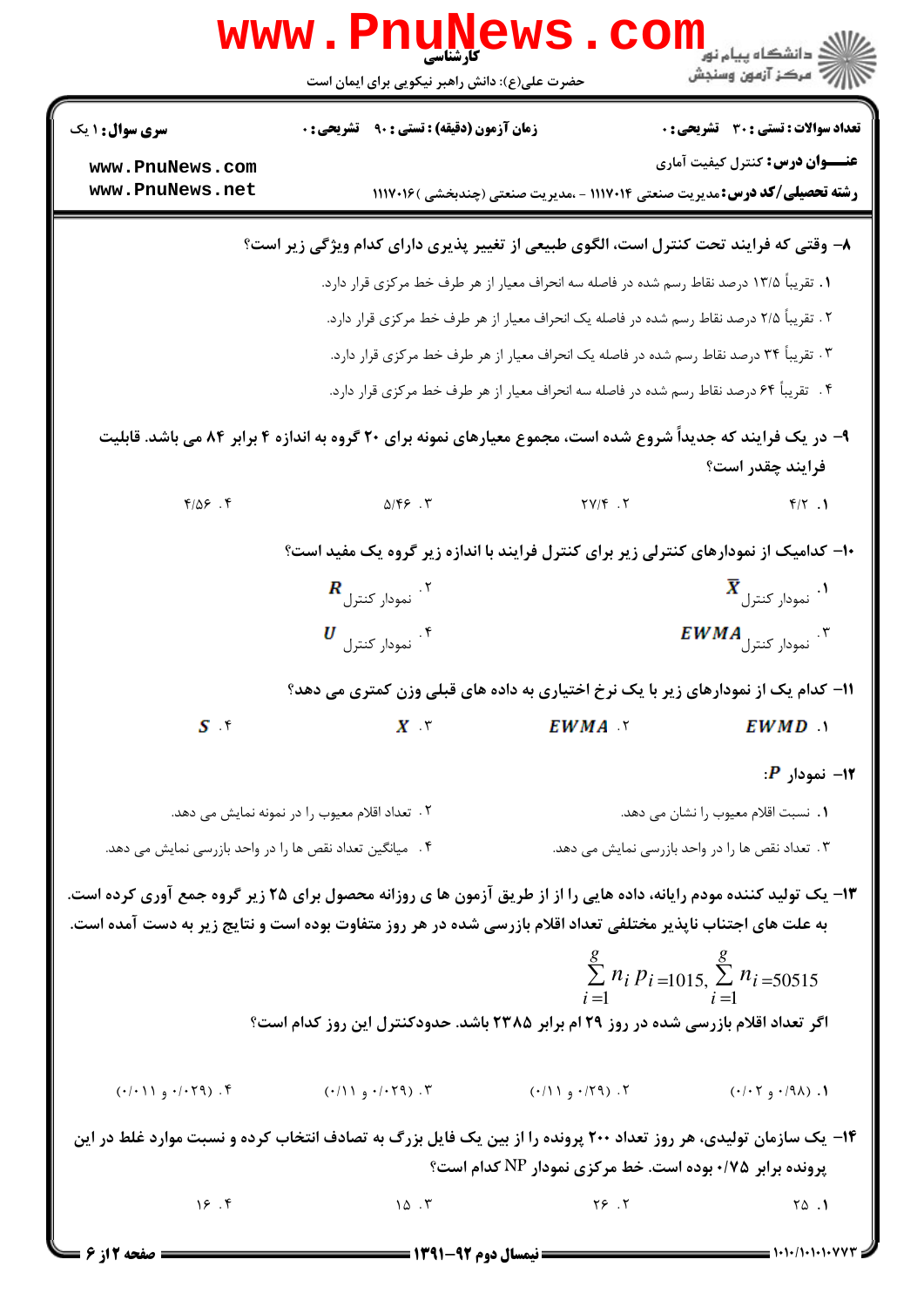|                                                                                                                        | <b>www.Pnun</b><br>۔<br>کارشناس <i>ی</i><br>حضرت علی(ع): دانش راهبر نیکویی برای ایمان است                                               | <b>JEWS . CO</b>                                                                  | ر دانشگاه پيام نور <mark>− .</mark><br>ارا≪ مرکز آزمون وسنجش     |
|------------------------------------------------------------------------------------------------------------------------|-----------------------------------------------------------------------------------------------------------------------------------------|-----------------------------------------------------------------------------------|------------------------------------------------------------------|
| <b>سری سوال : ۱ یک</b>                                                                                                 | <b>زمان آزمون (دقیقه) : تستی : ۹۰٪ تشریحی : 0</b>                                                                                       |                                                                                   | <b>تعداد سوالات : تستی : 30 ٪ تشریحی : 0</b>                     |
| www.PnuNews.com<br>www.PnuNews.net                                                                                     |                                                                                                                                         | <b>رشته تحصیلی/کد درس:</b> مدیریت صنعتی ۱۱۱۷۰۱۴ - ،مدیریت صنعتی (چندبخشی )۱۱۱۷۰۱۶ | <b>عنــــوان درس:</b> کنترل کیفیت آماری                          |
|                                                                                                                        |                                                                                                                                         |                                                                                   | ۱۵– الگوی توزیع متوسط تعداد نقص ها از کدام است؟                  |
|                                                                                                                        | $\mathbf F$ . توزیع $\mathbf f$ توزیع $\mathbf f$                                                                                       |                                                                                   |                                                                  |
|                                                                                                                        |                                                                                                                                         |                                                                                   | ۱۶- اندازه زیر گروه برای نمودار <mark>C</mark> برابر چقدر است؟   |
| ۰۴ مقدار مشخصی ندارد.                                                                                                  | ۰۳ سه واحد بازرسی                                                                                                                       | ۰۲ دو واحد بازرسی                                                                 | <b>۱</b> . یک واحد بازرسی                                        |
|                                                                                                                        | ۱۷– در صورتی که اندازه نمونه متغیر باشد نمودار کنترل مناسب برای اقلام معیوب کدام است؟                                                   |                                                                                   |                                                                  |
|                                                                                                                        | $C.$ $P.$ $N P.$ $N P.$ $N P.$ $N P.$ $N P.$ $N P.$ $N P.$ $N P.$ $N P.$ $N P.$ $N P.$ $N P.$                                           |                                                                                   |                                                                  |
| $\mu_{0mi}$ = $3/0,$ ۳ $\mu_{0mi}$ = $3/0,$ یوی یک نظام وزنی سه رده ای ۹: ۳: ۱ و داشتن ، $000$ = $\mu_{0mi}$ = $^{-1}$ | A=40.متوسط تعداد عیب ها برای روز خاصی که تعداد نقص های بحرانی برابر ۲، نقص های اصلی برابر ۲۶، و نقص های                                 | فرعی برابر ۱۶۰ در ۴۰ واحد بازرسی بوده است برابر است با:                           |                                                                  |
|                                                                                                                        | $\mathcal{F}/\mathcal{F}$ . $\mathcal{F}$ . T $\mathcal{F}/\mathcal{S}$ . T $\mathcal{F}/\mathcal{F}$ . T $\mathcal{F}/\mathcal{F}$ . T |                                                                                   |                                                                  |
|                                                                                                                        |                                                                                                                                         | ۱۹- در طرح نمونه گیری یک مرحله ای انباشته پذیرفته می شود اگر:                     |                                                                  |
|                                                                                                                        | تعداد $\bm{c}+\bm{1}$ معیوب یا کمتر در نمونه کشف شود $\cdot$                                                                            |                                                                                   | د. تعداد $\bm{c}+\bm{1}$ معيوب يا بيشتر در نمونه كشف شود $\cdot$ |
|                                                                                                                        | تعداد G معیوب یا کمتر در نمونه کشف شود $\cdot$ ۴                                                                                        |                                                                                   | ۰۳ تعداد <b>c</b> معیوب یا بیشتر در نمونه کشف شود                |
|                                                                                                                        |                                                                                                                                         |                                                                                   | <b>۲۰</b> - منحنی مشخصه عملکرد:                                  |
|                                                                                                                        |                                                                                                                                         |                                                                                   | ٠. احتمال پذيرش انباشته را نشان مي دهد.                          |
|                                                                                                                        |                                                                                                                                         | ۲. احتمال پذیرش یا رد انباشته برای درصدهای مختلف اقلام معیوب را نشان می دهد.      |                                                                  |
|                                                                                                                        |                                                                                                                                         | ۰۳ احتمال عدم پذیرش برای درصدهای مختلف اقلام سالم را نشان می دهد.                 |                                                                  |
|                                                                                                                        |                                                                                                                                         |                                                                                   | ۴ . عملکرد محصول را نشان می دهد.                                 |
|                                                                                                                        | <b>۲۱</b> - برای نقص های اصلی و فرعی در طرح های بازرسی نمونه ای مقدار عدد پذیرش باید چقدر باشد؟                                         |                                                                                   |                                                                  |
| $c=2$ $\cdot$                                                                                                          | $c=2$ $\cdot$                                                                                                                           | $c > 0$ $\cdot$                                                                   | $c = 0$ $\cdot$                                                  |
|                                                                                                                        |                                                                                                                                         |                                                                                   | <b>۲۲-</b> ریسک مشتری عبارتست از:                                |
|                                                                                                                        | ۰۲ احتمال رد شدن یک انباشته بد                                                                                                          |                                                                                   | ٠١. احتمال رد شدن يک انباشته خوب                                 |
|                                                                                                                        | ۰۴ احتمال پذیرش شدن یک انباشته بد                                                                                                       |                                                                                   | ۰۳ احتمال پذیرش شدن یک انباشته خوب                               |
|                                                                                                                        |                                                                                                                                         |                                                                                   |                                                                  |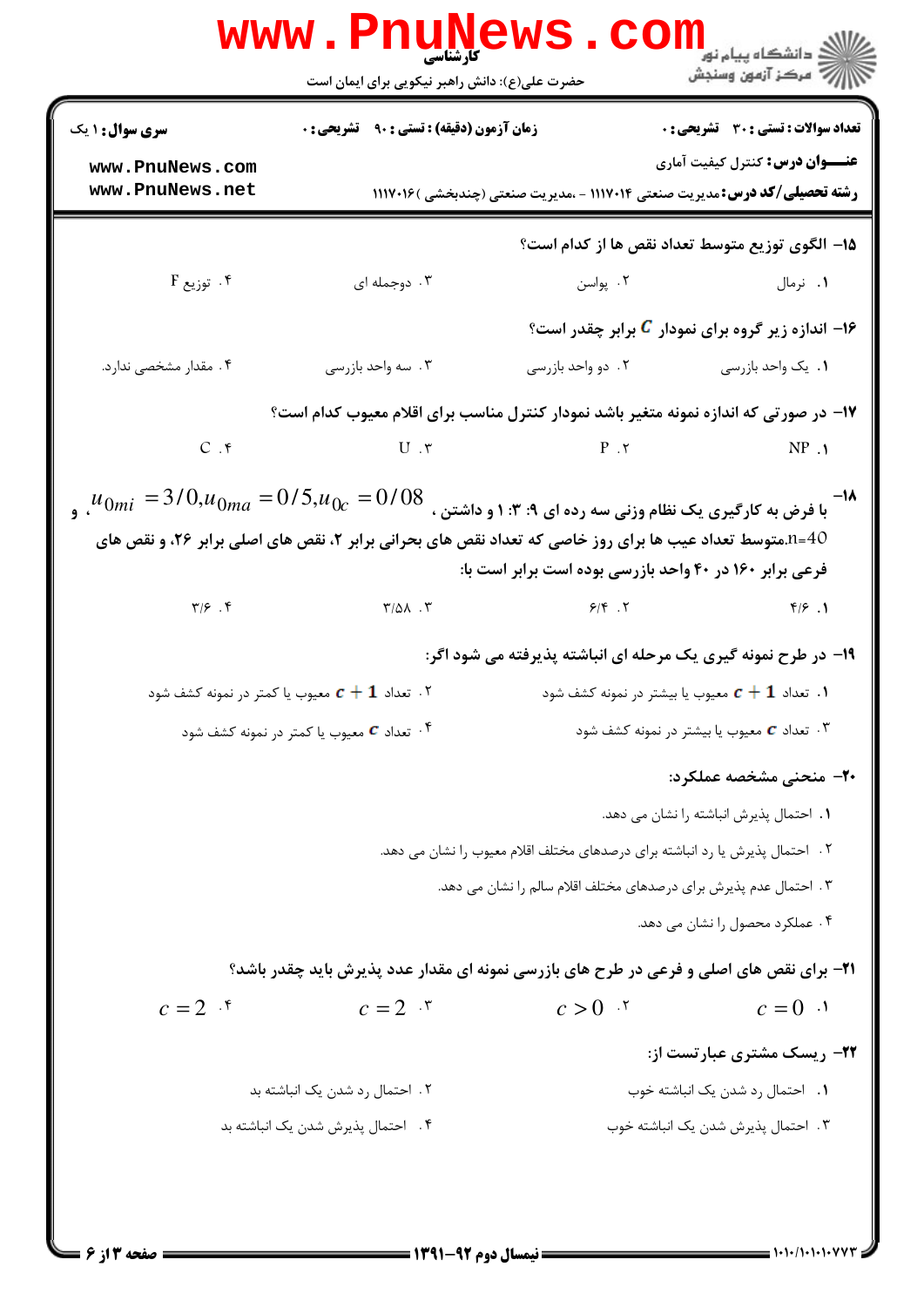|                                                       | www.Pnu̯Mews.col<br>حضرت علی(ع): دانش راهبر نیکویی برای ایمان است                                            |                                                                                                                                                                                                                                                                | ے دانشگاہ پیام نو <b>ر</b><br>ر آمرڪز آزمون وسنڊش                               |
|-------------------------------------------------------|--------------------------------------------------------------------------------------------------------------|----------------------------------------------------------------------------------------------------------------------------------------------------------------------------------------------------------------------------------------------------------------|---------------------------------------------------------------------------------|
| سری سوال : ۱ یک<br>www.PnuNews.com<br>www.PnuNews.net | <b>زمان آزمون (دقیقه) : تستی : ۹۰ قشریحی : 0</b>                                                             | <b>رشته تحصیلی/کد درس:</b> مدیریت صنعتی ۱۱۱۷۰۱۴ - ،مدیریت صنعتی (چندبخشی )۱۱۱۷۰۱۶                                                                                                                                                                              | تعداد سوالات : تستى : 30 - تشريحي : 0<br><b>عنـــوان درس:</b> کنترل کیفیت آماری |
|                                                       |                                                                                                              |                                                                                                                                                                                                                                                                |                                                                                 |
|                                                       | ۹۳- چه مواقعی از نمودار که به جای نمودار $R$ برای کنترل پراکندگی می توان استفاده کرد؟                        |                                                                                                                                                                                                                                                                |                                                                                 |
|                                                       | $n \geq 4$ اندازه زیر گروه"                                                                                  |                                                                                                                                                                                                                                                                | $n \geq 30$ اندازه زیر گروه $\cdot$                                             |
|                                                       | $n \geq 5$ اندازه زیر گروه $\cdot$ ۴.                                                                        |                                                                                                                                                                                                                                                                | $n \geq 5$ اندازه زیر گروه $\cdot$                                              |
|                                                       | - برای 1/0 = $p_a = 0/06$ . $p_a = 0/06$ و 9 $p_0 = 3/89$ اندازه نمونه چقدر می شود. $\bm{r}$                 |                                                                                                                                                                                                                                                                |                                                                                 |
| 95.99                                                 | 199.7                                                                                                        | $\overline{111}$ . T                                                                                                                                                                                                                                           | 90.1                                                                            |
|                                                       |                                                                                                              |                                                                                                                                                                                                                                                                | ۲۵- کدام گزینه جزء رده بندی نقص ها نمی باشد؟                                    |
| ۰۴ جزئی                                               | ۰۳ فرعی                                                                                                      | ۰۲ اصلی                                                                                                                                                                                                                                                        | ۰۱. بحرانی                                                                      |
|                                                       | <b>۲۶</b> – چنانچه یک AOQL برابر ۱/۵ درصد برای کیفیت فرایندی ۲ درصد تعیین شود احتمال پذیرش انباشته چقدر است؟ |                                                                                                                                                                                                                                                                |                                                                                 |
| $\cdot/\cdot \tau$ . $\zeta$                          | $\cdot/\cdot\tau$ . $\tau$                                                                                   | $\cdot/10$ . T                                                                                                                                                                                                                                                 | $\cdot$ / Y $\triangle$ . 1                                                     |
|                                                       |                                                                                                              | در حد متوسط کیفیت خروجی $A\mathit{OQL}$ بیانگر این است که $\blacktriangleright$                                                                                                                                                                                |                                                                                 |
|                                                       |                                                                                                              | 1.  هر چه اندازه انباشته افزایش یابد، اندازه نمونه نسبی افزایش می یابد.                                                                                                                                                                                        |                                                                                 |
|                                                       |                                                                                                              | ٢ . هر چه كيفيت فرايند كمتر باشد، اندازه نمونه نسبي افزايش مي يابد.                                                                                                                                                                                            |                                                                                 |
|                                                       |                                                                                                              | ۰۳ هر چه اندازه انباشته افزایش یابد، کیفیت فرایند افزایش می یابد.                                                                                                                                                                                              |                                                                                 |
|                                                       |                                                                                                              | ۴ .   هر چه اندازه انباشته افزایش یابد، اندازه نمونه نسبی کاهش می یابد.                                                                                                                                                                                        |                                                                                 |
|                                                       |                                                                                                              | ۰۲۸ هرگاه مقدار $\boldsymbol{C_{PK}}$ منفی باشد. بیانگر چه موضوعی است؟                                                                                                                                                                                         |                                                                                 |
|                                                       |                                                                                                              | 1. میانگین توزیع فرایند، با یکی از حدود مشخصات فنی برابر است.                                                                                                                                                                                                  |                                                                                 |
|                                                       |                                                                                                              | ٢ . ميانگين توزيع فرايند، خارج از حدود مشخصات فني است.                                                                                                                                                                                                         |                                                                                 |
|                                                       |                                                                                                              |                                                                                                                                                                                                                                                                | ۰۳ تولیدات با مشخصات فنی انطباق دارد.                                           |
|                                                       |                                                                                                              |                                                                                                                                                                                                                                                                | ۰۴ تولیدات با مشخصات فنی انطباق ندارد.                                          |
|                                                       |                                                                                                              |                                                                                                                                                                                                                                                                | <b>۳۹</b> - کدامیک از موارد زیر نادرست است؟                                     |
|                                                       |                                                                                                              | ۰۱ نمودارهای $\bm{P}$ و $\bm{NP}$ مربوط به خانواده توزیع دوجمله ای است.                                                                                                                                                                                        |                                                                                 |
|                                                       |                                                                                                              | ۰۲ نمودارهای $\boldsymbol{P}$ و $\boldsymbol{N}\boldsymbol{P}$ محصولات معیوب منفرد را نمایش می دهند.                                                                                                                                                           |                                                                                 |
|                                                       |                                                                                                              | ۰۳ نمودارهای $\begin{array}{c} \mathcal{U}\quad \mathcal{C} \end{array}$ محصولات معیوب منفرد را نمایش می دهند.                                                                                                                                                 |                                                                                 |
|                                                       |                                                                                                              | ۰۴ نمودارهای $\begin{array}{c} \boldsymbol{U} \hspace{1mm} \boldsymbol{C} \end{array}$ نفودارهای $\begin{array}{c} \boldsymbol{C} \hspace{1mm} \boldsymbol{C} \end{array}$ نفودارهای $\begin{array}{c} \boldsymbol{C} \hspace{1mm} \boldsymbol{C} \end{array}$ |                                                                                 |
|                                                       |                                                                                                              |                                                                                                                                                                                                                                                                |                                                                                 |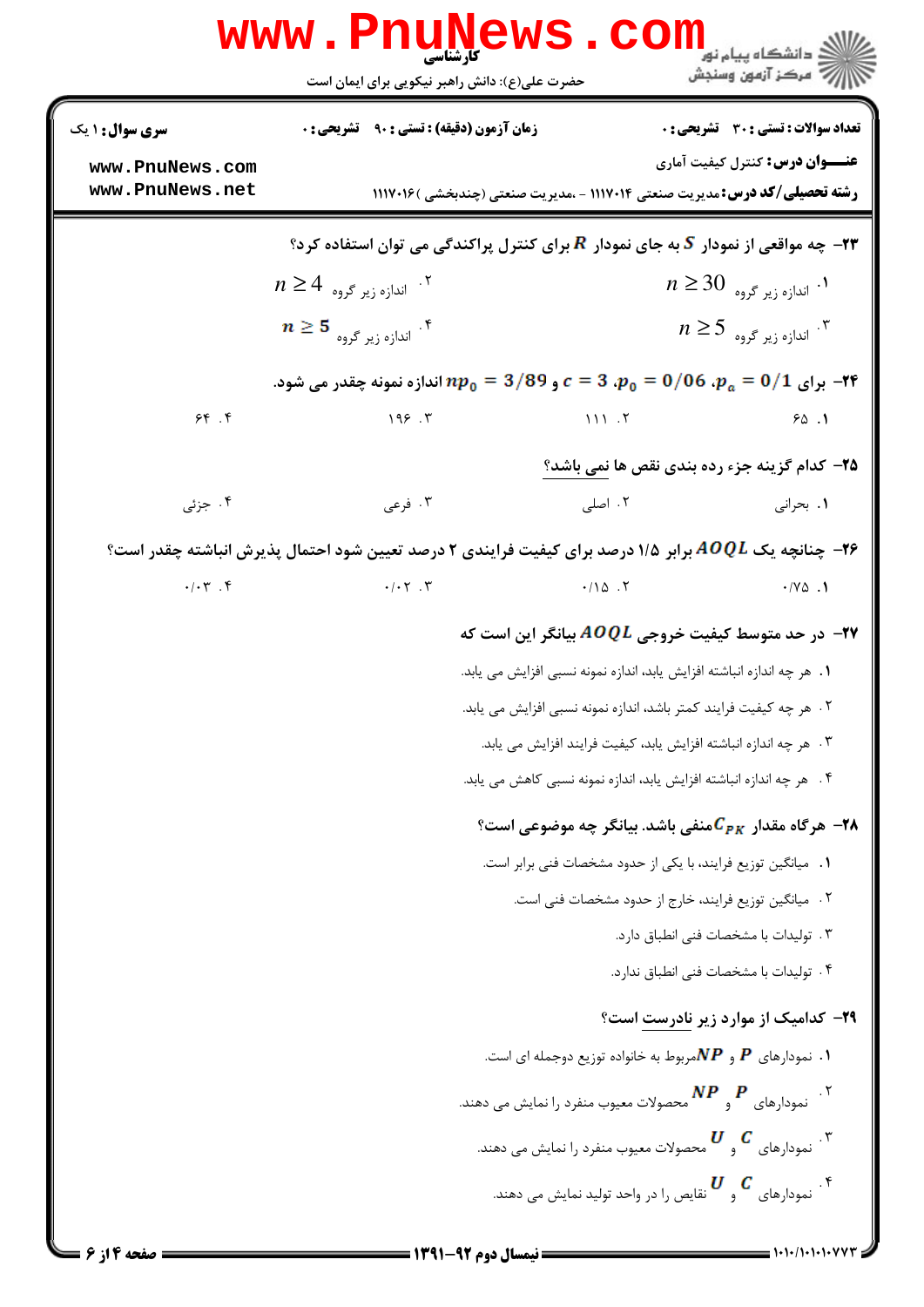

۳۰- در طرح نمونه گیری دو مرحله ای کدام یک از موارد زیر از مهمترین عوامل برای طرح مناسب یک محصول نمی باشد؟

 M 3G FG \$< 4 @ ? > & . . . .